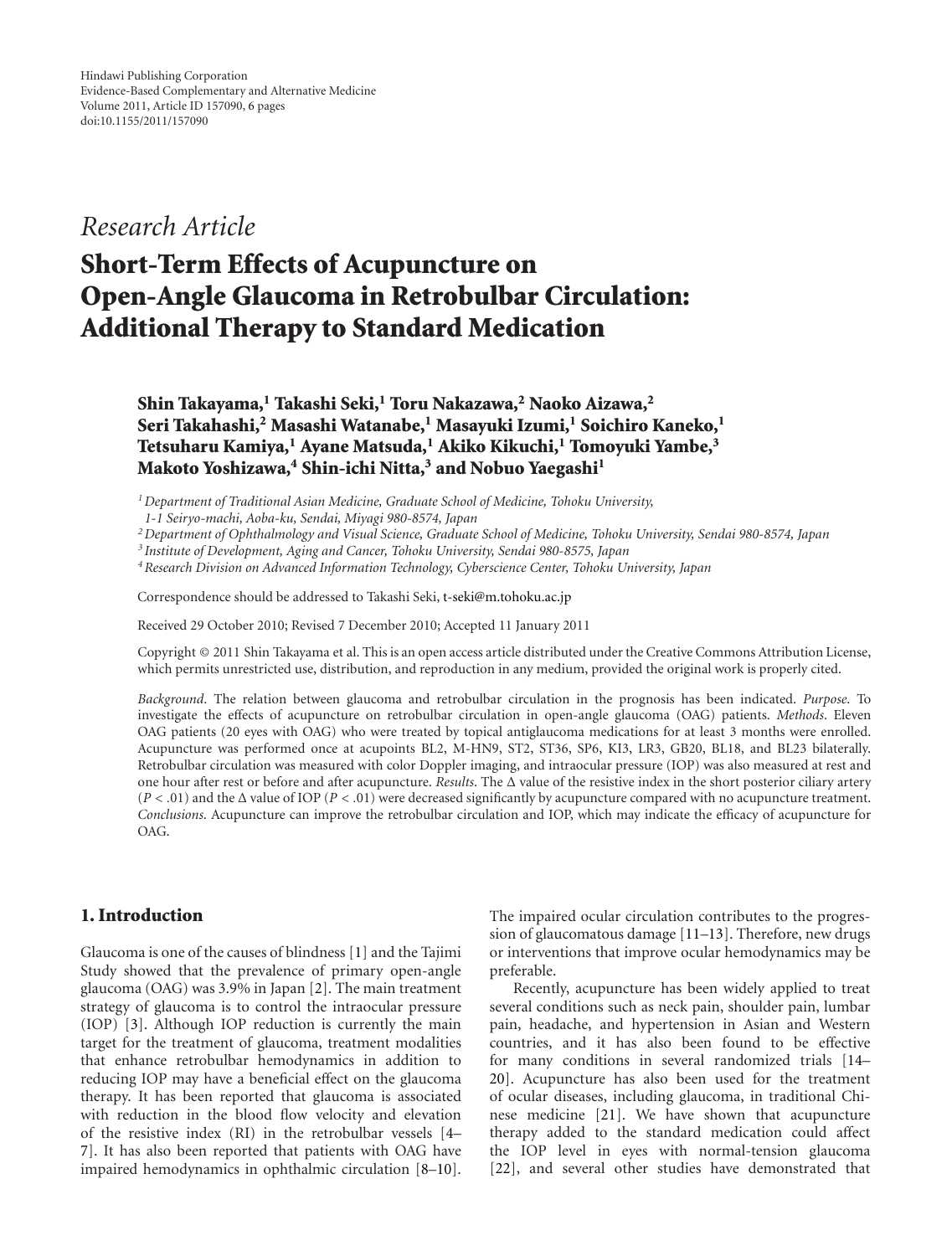acupuncture improves choroidal blood flow in the eye [23– 25].

We have already reported that color Doppler imaging (CDI) by ultrasound is suitable for measuring the blood flow change in several organs during traditional Chinese medicine therapy [26–30]. The real-time and noninvasive hemodynamic measurement with CDI has been applied for measuring the retrobulbar vessel hemodynamics, and the reproducibility has already been shown [31]. In this study, we evaluate the hemodynamic changes in retrobulbar vessels by CDI to investigate the effect of acupuncture on OAG eyes.

## **2. Subjects**

After the ethics committee approved the study, 11 patients diagnosed with OAG (20 eyes with OAG) were enrolled in this study. The patients received standard medical treatment for at least 3 months. The patients who had an experience of laser trabeculoplasty, any ocular surgery, or inflammation within the past year were excluded in the present study.

#### **3. Methods**

*3.1. Acupuncture.* On the trial days, the patients arrived under regular medications. They received acupuncture therapy as follows in the morning. The acupoints were selected on the basis of the principles of traditional Chinese medicine. Acupuncture was performed for 15 min using disposable stainless steel needles (0.16 mm or 0.20 mm  $\times$  40 mm; Seirin Co. Ltd., Shizuoka, Japan) at acupoints Cuanzhu (BL2), Taiyang (M-HN9), Sibai (ST2), Zusanli (ST36), Sanyinjiao (SP6), Taixi (KI3), and Taichong (LR3) bilaterally while the patient was in the supine position and at acupoints Fengchi (GB20), Ganshu (BL18), and Shenshu (BL23) bilaterally while the patient was in the prone position for 15 min. Each needle was simply inserted without any intention of eliciting specific responses (e.g., de-qi feelings) to a depth of approximately 20 mm at acupoints ST36, SP6, KI3, GB20, BL18, and BL23. For acupoints BL2, M-HN9, ST2, and LR3, the needles were inserted to a depth of approximately 3– 10 mm. Neither needle manipulation techniques nor other auxiliary interventions were used. Five licensed acupuncturists and one physician-acupuncturist with over 5 years of acupuncture experience administered the acupuncture treatment.

*3.2. Measurements.* To minimize the effects of diurnal variation, all measurements were recorded at the same time of the day (between 10 AM and 11 AM) for each patient by the same examiner. As a control, the subjects received the measurements of the systemic hemodynamics, retrobulbar vessel hemodynamics, and IOP that were performed at rest and one hour after rest. One month later, they received the same measurements before and after acupuncture treatment. The systemic hemodynamics was measured by an oscillometer and the hemodynamics in retrobulbar vessels was measured by ultrasound (LOGIQ e, GE Healthcare, Tokyo, Japan). The ultrasound measurements were performed after 10-minute

Table 1: Characteristic data of the patients with open-angle glaucoma.

| Variable                          | Value           |
|-----------------------------------|-----------------|
| Number of patients                | 11              |
| Age (years)                       | $63 \pm 11$     |
| Sexuality (male, female)          | (1, 10)         |
| Number of eyes with glaucoma      | 20              |
| Best corrected visual acuity      | $1.1 \pm 0.3$   |
| Spherical equivalent (D)          | $-1.6 \pm 3.2$  |
| Humphrey automated perimeter      |                 |
| Mean deviation (dB)               | $-11.5 \pm 7.8$ |
| Pattern standard deviation (dB)   | $10.2 \pm 4.5$  |
| OCT RNFL thickness $(\mu m)$      | $70.5 \pm 21.8$ |
| The number of topical medications |                 |
| None                              | 1               |
| One kind                          | 4               |
| Two kinds                         | 1               |
| More than three kinds             | 5               |

rest in an air-conditioned room, avoiding any pressure on the eye, with the patients in the supine position. CDI was performed with a 13 MHz linear transducer for retrobulbar vessels such as the ophthalmic artery (OA), central retinal artery (CRA), and short posterior ciliary artery (SPCA). The OA was examined approximately 20 mm behind the globe (Figure  $1(a)$ ), the CRA was examined within 5 mm of the retrolaminar portion of the optic nerve (Figure 1(b)), and the temporal SPCA was examined approximately 5– 10 mm behind the globe (Figure  $1(c)$ ). All blood flow velocity waveforms were measured at the corrected Doppler angle. Resistive index (RI: (peak systolic velocity − end-diastolic velocity)/peak systolic velocity) was also measured in each retrobulbar vessel.

*3.3. Statistical Analysis.* Statistical analysis was performed with the SPSS software (version 16.0, SPSS Japan Inc., Tokyo, Japan). The parameters between before and after acupuncture or between control and acupuncture were compared by paired *t*-test.

#### **4. Results**

Table 1 shows the characteristics of the subjects. One male and ten female glaucoma patients with a mean age of  $63 \pm 11$ years were observed. The systemic hemodynamic parameters including heart rate, blood pressure, and IOP are shown in Table 2. The blood pressure and heart rate did not change significantly by acupuncture.

The IOP level significantly decreased by acupuncture compared with before acupuncture ( $P < .05$ ). The  $\Delta$  value of IOP also significantly decreased by acupuncture compared with control (*P<.*01) (Table 2).

Retrobulbar vessel RI in the OA, CRA, and SPCA is shown in Table 3. The RI in the CRA and SPCA decreased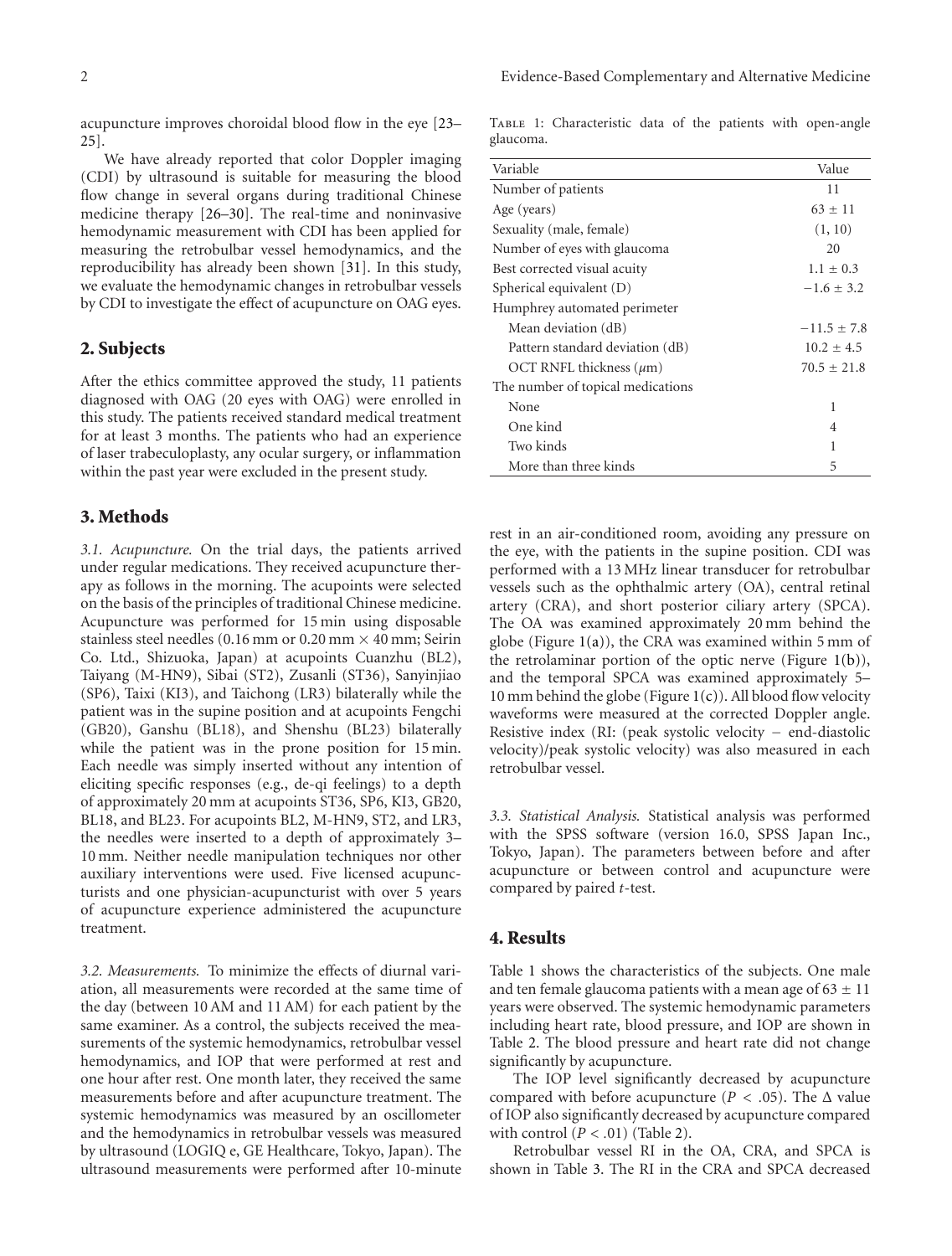











Figure 1: Horizontal scans by color Doppler imaging through the globe showing the (a) ophthalmic artery, (b) central retinal artery, and (c) short posterior ciliary artery.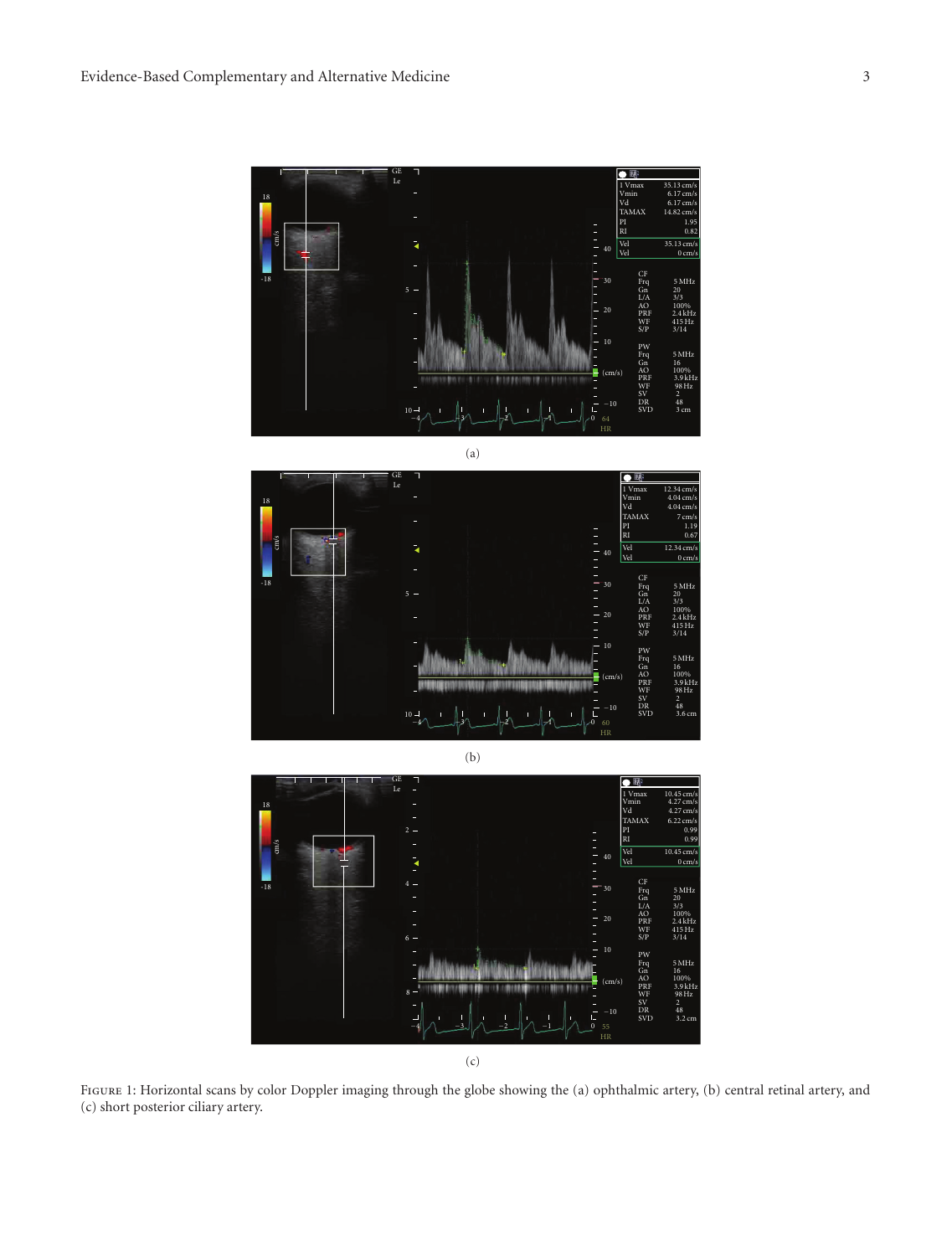Table 2: Blood pressure, heart rate, and intraocular pressure in control and acupuncture therapy. The values represent the mean and SD. <sup>∗</sup>*P<.*05, ∗∗*P<.*01 versus rest or before acupuncture. †*P<.*05, ††*P<.*01 versus control.

| Parameter                        | Control              |                            |                | Acupuncture      |                 |                          |
|----------------------------------|----------------------|----------------------------|----------------|------------------|-----------------|--------------------------|
|                                  | After 1 hour<br>Rest |                            | $\Delta$ value | <b>Before</b>    | After           | $\Delta$ value           |
| Systole blood pressure (mm Hg)   | $116.4 \pm 10.0$     | $119.8 \pm 7.6$            | $3.4 + 7.4$    | $124.5 \pm 12.9$ | $122.6 \pm 9.7$ | $-1.1 \pm 7.9$           |
| Diastolic blood pressure (mm Hg) | $69.8 + 6.5$         | $68.6 \pm 3.9$             | $-1.0 + 9.4$   | $74.5 + 5.4$     | $72.0 + 2.9$    | $-3.0 \pm 5.5$           |
| Heart rate (beats/min)           | $61.5 \pm 7.3$       | $60.1 \pm 8.1$             | $-2.5 + 3.8$   | $61.7 + 8.5$     | $60.3 \pm 10.4$ | $-2.4 \pm 5.5$           |
| Intraocular pressure (mm Hg)     | $16.0 \pm 4.1$       | $17.1 + 4.2$ <sup>**</sup> | $1 \pm 0.9$    | $17.0 + 5.0$     | $16.0 + 4.3^*$  | $-1 + 1.9$ <sup>††</sup> |

Table 3: Resistive index (RI) in the ophthalmic artery, central retinal artery, and short posterior ciliary artery. The values represent the mean and SD.  $*P < .05$ ,  $*P < .01$  versus before acupuncture. <sup>†</sup> $P < .05$ , <sup>††</sup> $P < .01$  versus control.

| Resistive index                |                 | Control         |                   |               | Acupuncture     |                                   |
|--------------------------------|-----------------|-----------------|-------------------|---------------|-----------------|-----------------------------------|
|                                | Rest            | After 1 hour    | $\Delta$ value    | <b>Before</b> | After           | $\Delta$ value                    |
| Ophthalmic artery              | $0.74 \pm 0.04$ | $0.75 \pm 0.05$ | $0.006 \pm 0.037$ | $0.74 + 0.04$ | $0.74 \pm 0.04$ | $-0.006 \pm 0.036$                |
| Central retinal artery         | $0.75 \pm 0.09$ | $0.72 + 0.03$   | $-0.027 + 0.085$  | $0.72 + 0.05$ | $0.68 + 0.04*$  | $-0.036 + 0.059$                  |
| Short posterior ciliary artery | $0.68 \pm 0.05$ | $0.68 \pm 0.04$ | $0.004 + 0.038$   | $0.67 + 0.04$ | $0.64 + 0.06*$  | $-0.032 + 0.054^{\dagger\dagger}$ |

significantly by acupuncture compared with before acupuncture ( $P < .05$ ). The  $\Delta$  value of RI in the SPCA also significantly decreased by acupuncture compared with control (*P<.*01) (Table 3).

## **5. Discussion**

To our best knowledge, this is the first report on hemodynamic change in retrobulbar vessels related to acupuncture in OAG eyes. The present findings suggest that acupuncture can alter vessel resistance in the SPCA, even though the eyes are treated with standard medications.

The OA originates from the internal carotid artery. The CRA and SPCA are the ocular branches of the OA [32]. The CRA supplies blood to the retina and SPCA, to the choroid. CDI by ultrasound is useful for the measurement of the blood flow in various vessels in real time. Since it is impossible to determine the diameter of very small retrobulbar vessels, CDI cannot directly measure blood flow volume. However, the decrease of the distal vascular resistance in the SPCA indicates an increase of the blood flow in the choroid. We have already reported that acupuncture could increase the blood flow volume in the upper limb without an increase in the cardiac output, and the increased reaction in the blood flow was mediated by the decrease in the vascular resistance on the basis of the decreased vascular tone [30]. The mechanisms by which acupuncture can alter retrobulbar vessel circulation are still unclear. However, it has been reported that the blood flow in the eye is controlled by sympathetic and parasympathetic nerves, and it is related with the release of nitric oxide or calcitonin gene-related peptide [33, 34]; it has also been reported that the regulation of regional blood flow by somatic afferent stimulation is based on somatoautonomic reflex mechanisms in the choroidal blood flow of the eyeball [34]. The hemodynamic changes in the SPCA by acupuncture may be related with these mechanisms. Reduced blood flow velocities and increased vascular resistance in the retrobulbar

arteries appear to be a risk factor for glaucoma progression [35–38]. Thus, acupuncture may be applied for additional therapy to treat OAG.

We should view these results cautiously because the present study was a case series study and intervention was provided only once. Longer observation of acupuncture therapy is needed to investigate the progression of glaucomatous damage associated with impaired ocular circulation.

#### **6. Conclusions**

The vessel resistance in the SPCA and the IOP level were decreased by acupuncture in OAG eyes. Acupuncture can affect the retrobulbar circulation and IOP despite the administration of standard medication. The present study implies the possibility that acupuncture is effective for OAG with standard medication.

#### **Acknowledgment**

This work was supported by Health and Labour Sciences Research Grants for Clinical Research from the Japanese Ministry of Health, Labour and Welfare.

#### **References**

- [1] K. Nakae, K. Masuda, T. Aneo et al., "Wagakuni ni okeru shiryokushougai no genjou," *Research Committee on Chorioretinal Degenerations and Optic Atrophy, the Ministry of Health, Labour and Welfare of Japan*, vol. 17, pp. 263–276, 2005.
- [2] A. Iwase, Y. Suzuki, M. Araie et al., "The prevalence of primary open-angle glaucoma in Japanese: the Tajimi study," *Ophthalmology*, vol. 111, no. 9, pp. 1641–1648, 2004.
- [3] R. N. Weinreb and P. Tee Khaw, "Primary open-angle glaucoma," *The Lancet*, vol. 363, no. 9422, pp. 1711–1720, 2004.
- [4] C. Akarsu and M. Y. K. Bilgili, "Color Doppler imaging in ocular hypertension and open-angle glaucoma," *Graefe's*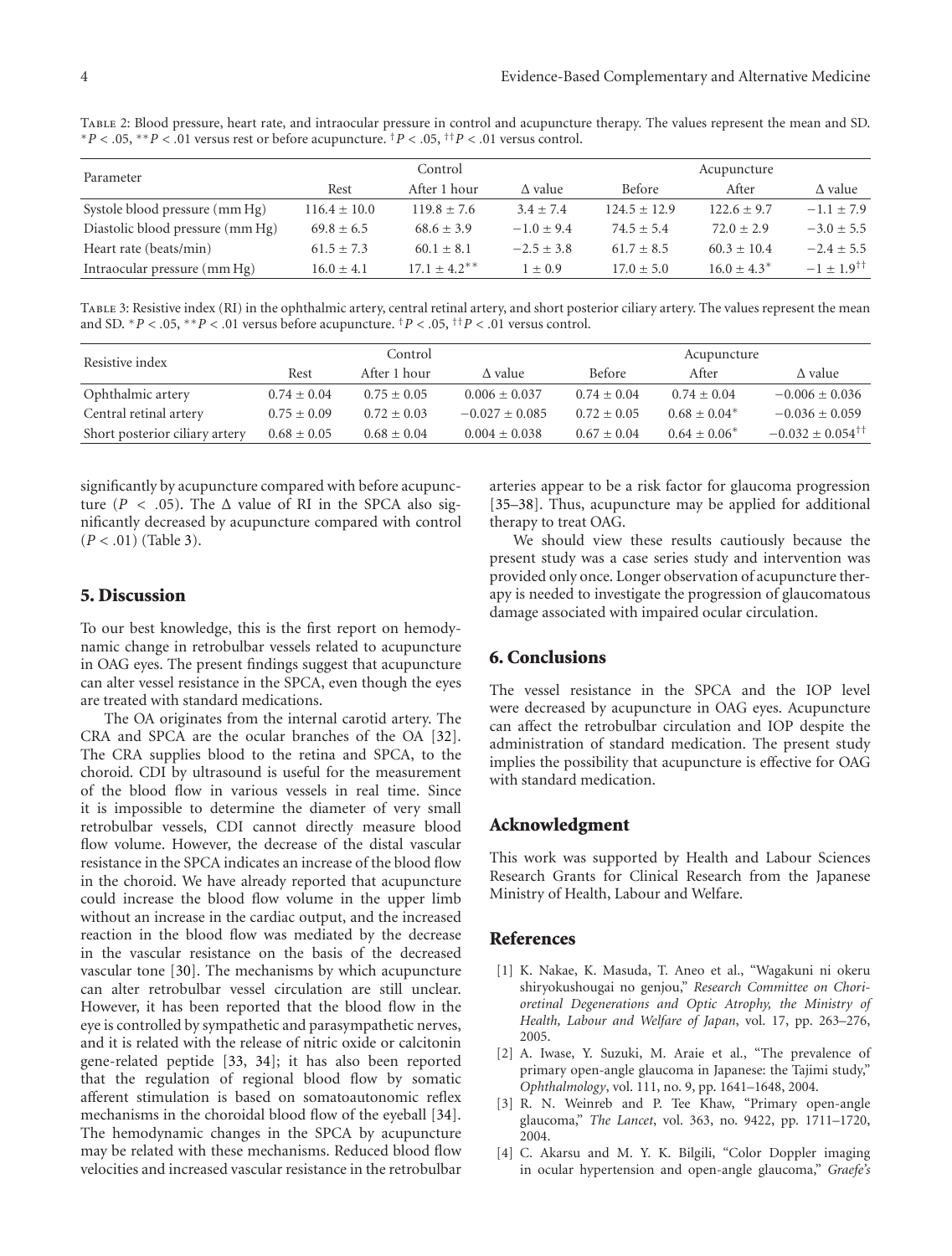*Archive for Clinical and Experimental Ophthalmology*, vol. 242, no. 2, pp. 125–129, 2004.

- [5] V. P. Costa, A. Harris, E. Stefánsson et al., "The effects of antiglaucoma and systemic medications on ocular blood flow," *Progress in Retinal and Eye Research*, vol. 22, no. 6, pp. 769–805, 2003.
- [6] H. J. Kaiser, A. Schoetzau, D. Stumpfig, and J. Flammer, "Blood-flow velocities of the extraocular vessels in patients with high- tension and normal-tension primary open-angle glaucoma," *American Journal of Ophthalmology*, vol. 123, no. 3, pp. 320–327, 1997.
- [7] S. J. A. Rankin, "Color Doppler imaging of the retrobulbar circulation in glaucoma," *Survey of Ophthalmology*, vol. 43, no. 1, pp. S176–S182, 1999.
- [8] I. Stalmans, A. Harris, S. Fieuws et al., "Color Doppler imaging and ocular pulse amplitude in glaucomatous and healthy eyes," *European Journal of Ophthalmology*, vol. 19, no. 4, pp. 580–587, 2009.
- [9] I. Janulevičiene, I. Sliesoraityte, B. Siesky, and A. Harris, "Diagnostic compatibility of structural and haemodynamic parameters in open-angle glaucoma patients," *Acta Ophthalmologica*, vol. 86, no. 5, pp. 552–557, 2008.
- [10] N. Plange, M. Kaup, O. Arend, and A. Remky, "Asymmetric visual field loss and retrobulbar haemodynamics in primary open-angle glaucoma," *Graefe's Archive for Clinical and Experimental Ophthalmology*, vol. 244, no. 8, pp. 978–983, 2006.
- [11] M. Satilmis, S. Orgül, B. Doubler, and J. Flammer, "Rate of progression of glaucoma correlates with retrobulbar circulation and intraocular pressure," *American Journal of Ophthalmology*, vol. 135, no. 5, pp. 664–669, 2003.
- [12] J. Schumann, S. Orgül, K. Gugleta, B. Dubler, and J. Flammer, "Interocular difference in progression of glaucoma correlates with interocular differences in retrobulbar circulation," *American Journal of Ophthalmology*, vol. 129, no. 6, pp. 728–733, 2000.
- [13] Y. Yamazaki and S. M. Drance, "The relationship between progression of visual field defects and retrobulbar circulation in patients with glaucoma," *American Journal of Ophthalmology*, vol. 124, no. 3, pp. 287–295, 1997.
- [14] X. Xu, "Acupuncture in an outpatient clinic in China: a comparison with the use of acupuncture in North America," *Southern Medical Journal*, vol. 94, no. 1-10, pp. 813–816, 2001.
- [15] V. Napadow and T. J. Kaptchuk, "Patient characteristics for outpatient acupuncture in Beijing, China," *Journal of Alternative and Complementary Medicine*, vol. 10, no. 3, pp. 565–572, 2004.
- [16] C. M. Witt, S. Jena, B. Brinkhaus, B. Liecker, K. Wegscheider, and S. N. Willich, "Acupuncture for patients with chronic neck pain," *Pain*, vol. 125, no. 1-2, pp. 98–106, 2006.
- [17] B. Brinkhaus, C. M. Witt, S. Jena et al., "Acupuncture in patients with chronic low back pain: a randomized controlled trial," *Archives of Internal Medicine*, vol. 166, no. 4, pp. 450– 457, 2006.
- [18] D. Melchart, A. Streng, A. Hoppe et al., "Acupuncture in patients with tension-type headache: randomised controlled trial," *British Medical Journal*, vol. 331, no. 7513, pp. 376–379, 2005.
- [19] C. Witt, B. Brinkhaus, S. Jena et al., "Acupuncture in patients with osteoarthritis of the knee: a randomised trial," *The Lancet*, vol. 366, no. 9480, pp. 136–143, 2005.
- [20] K. Linde, A. Streng, S. Jürgens et al., "Acupuncture for patients with migraine: a randomized controlled trial," *Journal of the American Medical Association*, vol. 293, no. 17, pp. 2118–2125, 2005.
- [21] *Diseases of Eyes, Ears, Nose and Throat*, vol. 681, Eastland Press, Seattle, Wash, USA, 1981.
- [22] M. Kurusu, K. Watanabe, T. Nakazawa et al., "Acupuncture For Patients With Glaucoma," *Explore*, vol. 1, no. 5, pp. 372–376, 2005.
- [23] S. Naruse, K. Mori, M. Kurihara et al., "Chorioretinal blood flow changes following acupuncture between thumb and forefinger," *Journal of Japanese Ophthalmological Society*, vol. 104, no. 10, pp. 717–723, 2000.
- [24] M. Shimura, S. Uchida, A. Suzuki, K. Nakajima, and Y. Aikawa, "Reflex choroidal blood flow responses of the eyeball following somatic sensory stimulation in rats," *Autonomic Neuroscience*, vol. 97, no. 1, pp. 35–41, 2002.
- [25] J. J. Steinle, D. Krizsan-Agbas, and P. G. Smith, "Regional regulation of choroidal blood flow by autonomic innervation in the rat," *American Journal of Physiology*, vol. 279, no. 1, pp. R202–R209, 2000.
- [26] S. Takayama, T. Seki, N. Sugita et al., "Radial artery hemodynamic changes related to acupuncture," *Explore*, vol. 6, no. 2, pp. 100–105, 2010.
- [27] S. Takayama, T. Seki, M. Watanabe et al., "Changes of blood flow volume in the superior mesenteric artery and brachial artery with abdominal thermal stimulation," *Evidence-Based Complementary and Alternative Medicine*, vol. 17, pp. 1–9, 2009.
- [28] S. Takayama, T. Seki, M. Watanabe et al., "The herbal medicine Daikenchuto increases blood flow in the superior mesenteric artery," *Tohoku Journal of Experimental Medicine*, vol. 219, no. 4, pp. 319–330, 2009.
- [29] S. Takayama, T. Seki, M. Watanabe et al., "The effect of warming of the abdomen and of herbal medicine on superior mesenteric artery blood flow—a pilot study," *Forschende Komplementarmedizin*, vol. 17, no. 4, pp. 195–201, 2010.
- [30] S. Takayama, T. Seki, M. Watanabe et al., "Brief effect of acupuncture on the peripheral arterial system of the upper limb and systemic hemodynamics in humans," *Journal of Alternative and Complementary Medicine*, vol. 16, no. 7, pp. 707–713, 2010.
- [31] E. T. Matthiessen, O. Zeitz, G. Richard, and M. Klemm, "Reproducibility of blood flow velocity measurements using colour decoded Doppler imaging," *Eye*, vol. 18, no. 4, pp. 400– 405, 2004.
- [32] S. S. Hayreh and R. Dass, "The ophthalmic artery II: intra orbital course," *The British Journal of Ophthalmology*, vol. 46, no. 3, pp. 165–185, 1962.
- [33] A. K. Wiencke, H. Nilsson, P. J. Nielsen, and N. C. B. Nyborg, "Nonadrenergic noncholinergic vasodilation in bovine ciliary artery involves CGRP and neurogenic nitric oxide," *Investigative Ophthalmology and Visual Science*, vol. 35, no. 8, pp. 3268– 3277, 1994.
- [34] M. Shimura, S. Uchida, A. Suzuki, K. Nakajima, and Y. Aikawa, "Reflex choroidal blood flow responses of the eyeball following somatic sensory stimulation in rats," *Autonomic Neuroscience*, vol. 97, no. 1, pp. 35–41, 2002.
- [35] D. Gherghel, S. Orgül, K. Gugleta, M. Gekkieva, and J. Flammer, "Relationship between ocular perfusion pressure and retrobulbar blood flow in patients with glaucoma with progressive damage," *American Journal of Ophthalmology*, vol. 130, no. 5, pp. 597–605, 2000.
- [36] O. Zeitz, P. Galambos, L. Wagenfeld et al., "Glaucoma progression is associated with decreased blood flow velocities in the short posterior ciliary artery," *British Journal of Ophthalmology*, vol. 90, no. 10, pp. 1245–1248, 2006.